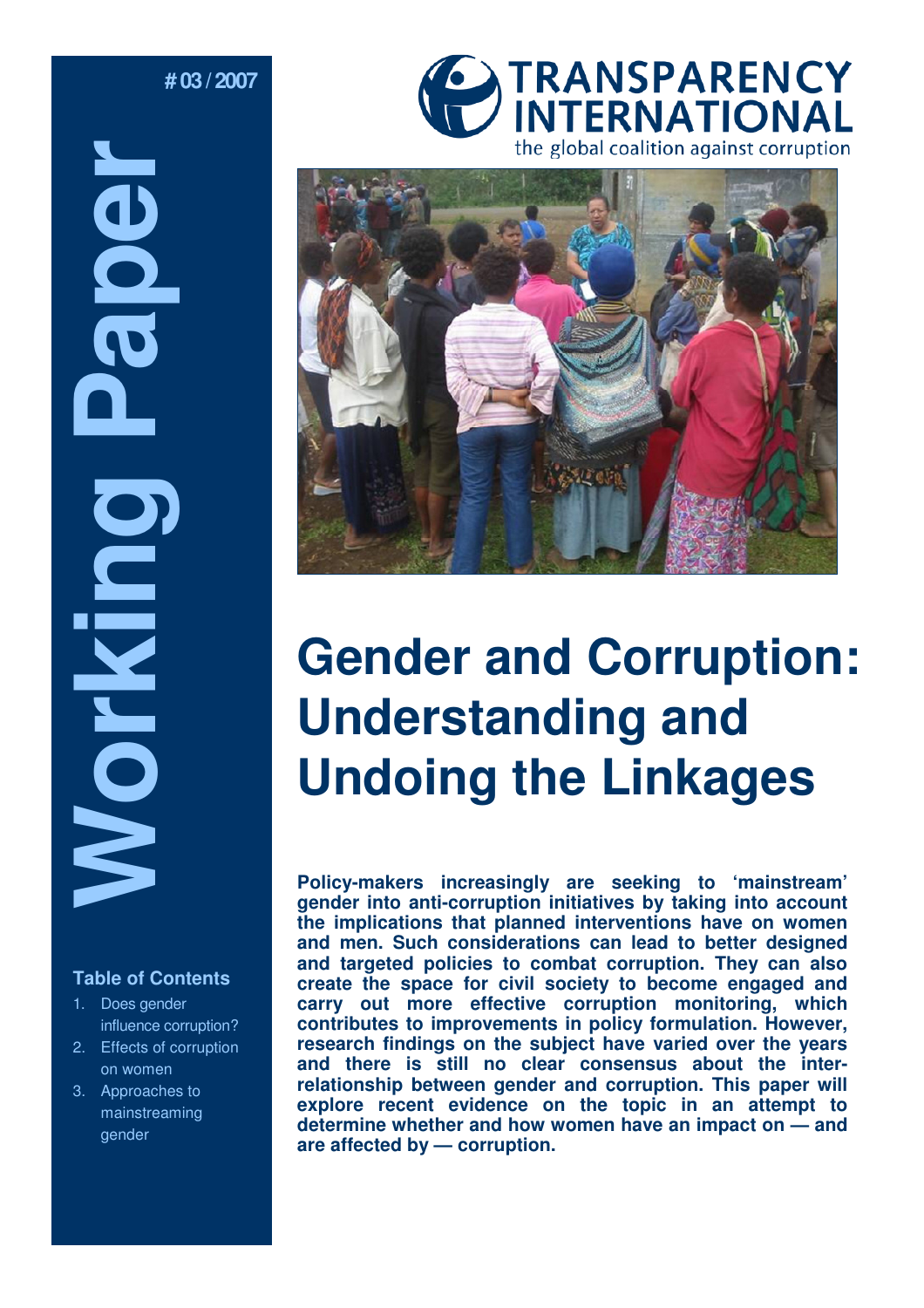

**Gender and corruption** 

**Distorted institutions are likely to distort the individuals working in them, whatever their gender.** 

## 1. Does gender influence corruption?

In recent years a hypothesis has been put forth that women are less corrupt than men and are a positive force in political systems. It is based on the assumption that increasing women's involvement (and influence) in politics will correlate with a reduction in a country's corruption. However it ignores one important factor: gender may be conditioning opportunities for women to be corrupt.

Some noted researchers on the topic of gender and corruption, such as Ann-Marie Goetz, have begun questioning why most studies find that women appear to be less corruptable.<sup>1</sup> Is it because they generally have less money? Or is it a result of their dealings being typically focused on the home and outside the formal economy? One assertion is that perhaps women use 'informal' payments to access public services or are exhorted to provide sexual favours rather than money. As a result, these incidents may go underreported by current surveying techniques and are left off the radar of corruption indices.

In many countries, corruption does occur primarily through male-to-male networks and in forums where women are often excluded, such as in commerce or politics. As a result, various studies have shown that men are more likely to be victims of corruption than women.<sup>2</sup> In the case of Latin America men are usually the ones involved in government and business dealings and suffer increased demands for extortion and bribery when compared to women. However, if workplaces become more feminised or when women take the top leadership jobs, it cannot be taken for granted that women will be less corrupt or not form their own networks. Distorted institutions are likely to distort the individuals working in them, whatever their gender.

Women also may be making or accepting bribes but doing it from behind the scenes or through proxies. Research in South East Asia has shown that women may indirectly participate in corruption in order to get ahead in political bureaucracies. Since there is a cultural taboo against interacting with men who they are not related to, women may engage in bribery and extortion using their male relatives as the mediators. Their indirect participation may mislead observers into concluding that men are the root cause of corruption and women are less susceptible.

Attitudes towards corruption may even be more a question of culture rather than a matter tied to one's gender. Certain studies have indicated that women perceive their country to be less corrupt than their male counterparts while other findings suggest that both males and females have very similar perceptions about the problem. In some cases, women may be even more preoccupied by corruption than men — an assertion supported by Tl's Global Corruption Barometer and other quantitative research.<sup>3</sup> One recent study showed that while women are less tolerant of corruption than men in Australia, there are no significant differences in attitudes among the sexes in India, Indonesia and Singapore.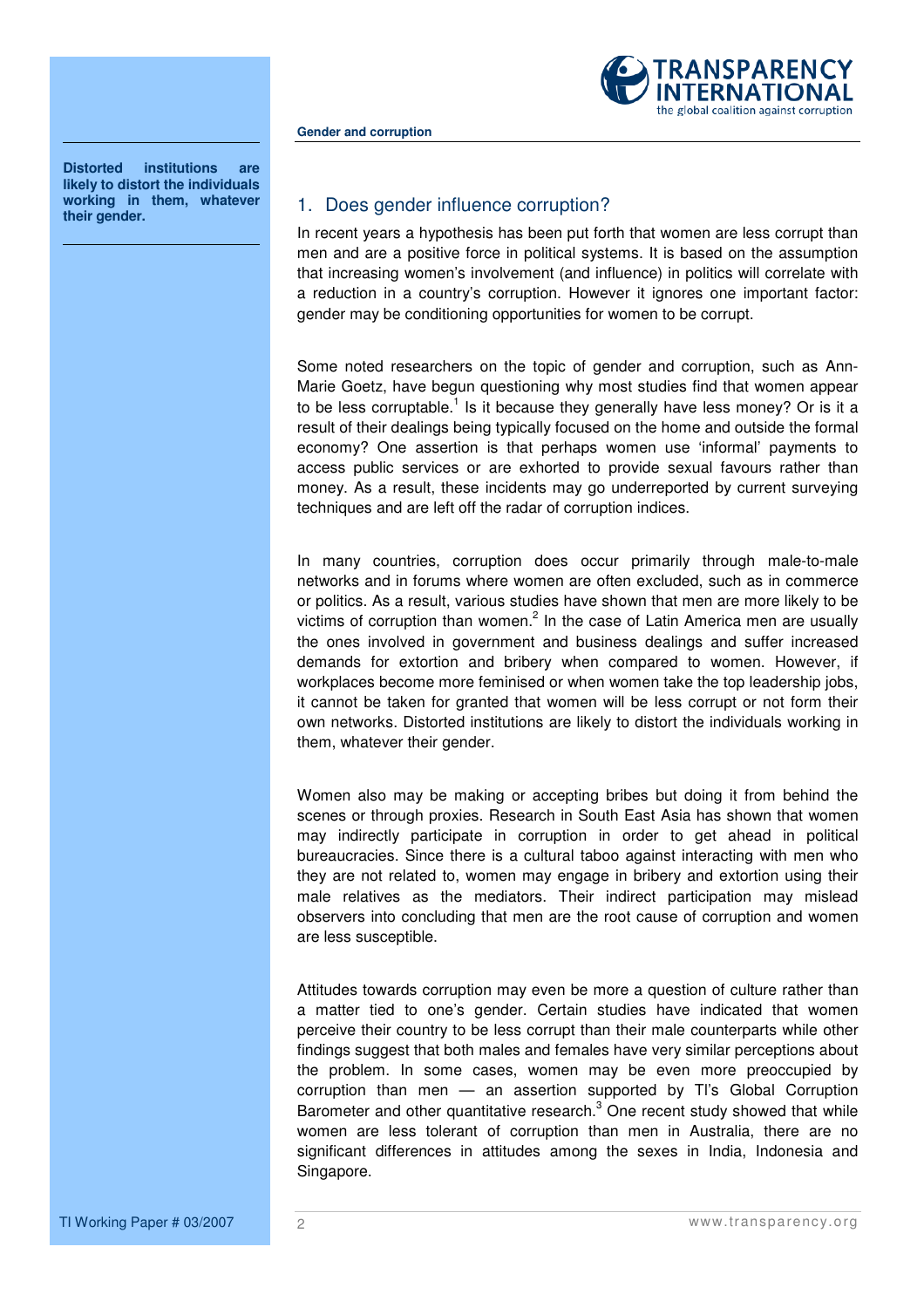

#### **Gender and corruption**

In spite of these mixed findings, governments keen to tackle corruption have overhauled their staffs to increase women among their ranks, particularly in public service delivery positions. In Brazil, for example, municipal governments have experimented with hiring all-female traffic police to eradicate petty corruption. While positive results have been recorded, some observers have noted that these may be influenced by other changes that accompany staffing reforms. These include improving incentives to build workers' pride in their jobs and creating accountability mechanisms to allow for performance-based monitoring.

Even empirical results have not completely helped to resolve some of the questions about the relationship between women and corruption. Recent findings point to a statistically significant correlation between the increased participation of women in governance and reduced corruption. $4$  However, no causality has been shown between gender and corruption, suggesting one's sex does not directly determine corrupt behaviour. Increasing women's role in governance should be promoted, but on the basis of equality rather than as part of an anti-corruption drive.

## 2. Effects of corruption on women

While findings may vary on how gender and corruption interact, there is no split on the harsh effects that corruption exacts on women's lives. Women often confront social, cultural, political and institutional discrimination in their countries, which are compounded when a society is corruption ridden. With institutions already restricted for women, corruption creates additional obstacles for accessing public goods (including basic services) and their political participation.

Some ways in which women are affected disproportionately by corruption are:

- Access to decision-making. Corruption undermines a level playing field for women and men in decision-making. When political parties can be bought and sold, officials are elected through vote-buying and promotion is related to personal connections rather than merit, there are fewer opportunities for women to access decision-making circles in a country's government, political system and companies.
- Protection and advancement of rights under the law. Women's civil rights are often grossly inequitable and not protected when it comes to key social, political and economic issues: marriage and divorce, human trafficking, allegations of adultery and rape, child custody, inheritance, property rights and financial independence, among others. Under a corrupt law enforcement system, broader human rights for women and girls — as well as for minorities and less-advantaged groups — suffer (see sidebar). A corrupt judiciary perpetuates these problems and will reinforce existing discrimination, explicitly and implicitly.<sup>6</sup> Since women generally lack access to resources, any case brought to remedy claims against discrimination will likely be lost if the defendant can pay off the prosecutors and/or judges involved.

## **Women and corruption in Azerbaijan**

The Advocacy and Legal Advice Centre (ALAC) of Transparency Azerbaijan provides legal advice and follows up on complaints of corrupt activities, many of which reflect the different types of corruption women confront.

One shocking case relates to a woman who came to the ALAC in the capital of Baku. She lodged a complaint about the corrupt behaviour of police officers who had detained her and a friend in the street for prostitution (which is not a criminal offence and can only be ticketed). After being fined, the police argued the women were 'disseminating venereal diseases' and forcibly brought them to the hospital for treatment, something well beyond their authority. The women claimed the only way they could leave the hospital was to pay a bribe to the chief doctor in exchange for their release.

As part of their response, the ALAC sent letters to the ministries of internal affairs and national security, as well as the prosecutor general's office. The government reacted by backing the police's actions although it took an important step by decomissioning the hospital as a holding facility, eliminating an important channel for bribes in the country.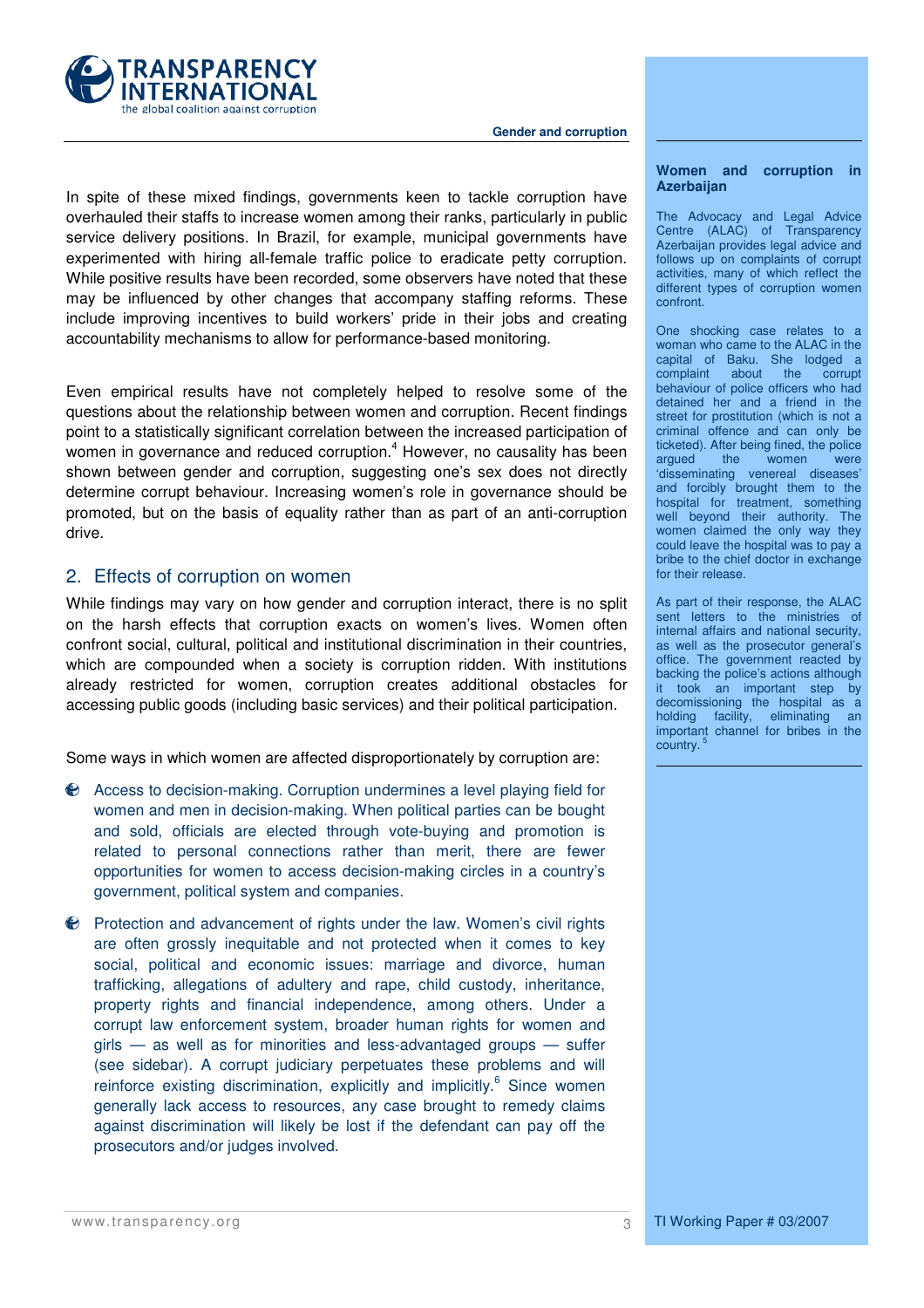

**'Corruption which drains public resources and takes much needed funds away from national economic development or social services, disproportionately affects women and the poor who are most dependent on them … Women may also be in less powerful positions to challenge corruption when it occurs…'<sup>8</sup>**

**Gender and corruption** 

Access to and control over resources. Corruption reduces public revenue, often resulting in lower levels of spending on education, healthcare, family benefits and other social services. These decreased outlays predominantly affect the welfare of women and children who often rely most on accessing the vital services provided by the state (although men also equally lose out when they are a household's primary care-giver and/or home-manager). Corruption in the water and energy sectors can particularly impact poor women, who bear the burden of seeking drinking water and fuel for their families.<sup>7</sup> Apart from basic services, corruption also increases obstacles for women wherever they must interact with the government. For example, corruption can distort women's access to credit and makes it more difficult to obtain licenses and permits — whether for starting a business, driving a car or constructing a house.

## 3. Approaches to mainstreaming gender

If policy-makers are well informed about the different ways in which corruption affects men and women differently (as well as other groups), they are better equipped to design targeted and more effective anti-corruption policies.

Bringing a gender focus to the fight against corruption — or mainstreaming it ensures that both sexes benefit equally from policy interventions. To be effective, the design, implementation and monitoring of anti-corruption initiatives must consider men's and women's unique concerns and experiences when setting out a course for action.<sup>9</sup>

Recent efforts in gender mainstreaming have highlighted three good practices as part of promoting this policy alignment:

- $\bullet$  Policy-makers need gender-specific information (e.g. disaggregated data);
- Policy-makers need to combine targeted anti-corruption policies with efforts to empower women in governance; and
- Effective gender-sensitive approaches in anti-corruption efforts must include participatory planning and monitoring activities focused on women.

Key entry points for mainstreaming gender considerations into the design and implementation of anti-corruption strategies have been highlighted by leading bilateral and multilateral organisations, including the Council of Europe (COE), the German Technical Cooperation agency (GTZ) and the United Nations Development Programme (UNDP).<sup>10</sup>

In many cases, the mainstreaming process is divided into different stages and steps. UNDP has developed 10 steps for devising a policy-making cycle that incorporates gender concerns. One of these steps includes developing arguments for gender equality (see Step 6) in order to promote a shift in cultural norms and behaviours. Another crucial consideration is how to incorporate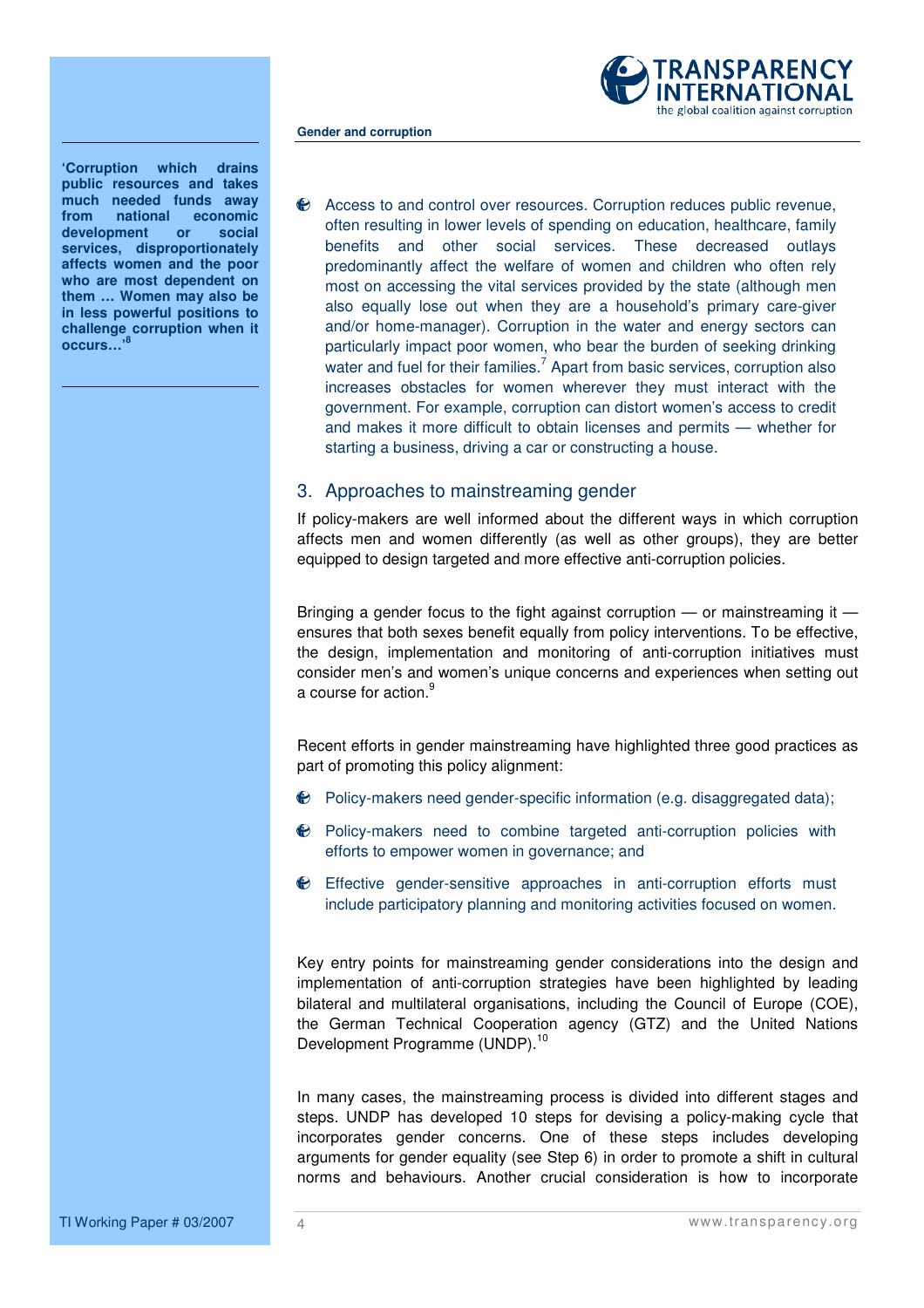

 **Gender and corruption** 

efficiency calculations into mainstreaming efforts: e.g. a cost-benefit analysis of the effectiveness of policy interventions. As part of this assessment, policymakers and civil society partners must determine the degree to which the goal of mainstreaming can be met, social justice addressed (including gender equality) and the costs minimised (social, political, financial and cultural).

Based on these calculations, gender-sensitive approaches that focus on women's participation tend to be some of the more effective alternatives for gender mainstreaming. GTZ has shown through its fieldwork that participatory budgeting and planning activities aimed at increased transparency and accountability can serve as a good means for incorporating women into anti-corruption efforts.

Regardless of the mainstreaming approach embraced, changes in institutional rules and practices are essential if these initiatives are to be lasting, sustainable and successful. Related interventions in countries such as Ghana have showed that targeting women's participation in government will fall short in addressing corruption without equal changes in gender-based attitudes (see sidebar). To promote these, broader institutional and cultural shifts must be pursued to reframe gender roles and society's perceptions of women. Otherwise, mainstreaming gender and anti-corruption efforts is in danger of remaining an elusive end-game.

### **Mainstreaming gender to combat corruption in Ghana**

Data on male and female attitudes of corruption in two public sector institutions in Ghana (police and education system) has raised<br>questions about using gender about using gender mainstreaming as the only means for tackling corruption.

Findings showed that targeting women's participation in the public sector as an anti-corruption strategy would not likely address the problem unless paired with complementary initiatives. To combat public sector corruption in Ghana, the gender system — the roles and responsibilities ascribed to males and females — would need to equally undergo reforms.<sup>11</sup>